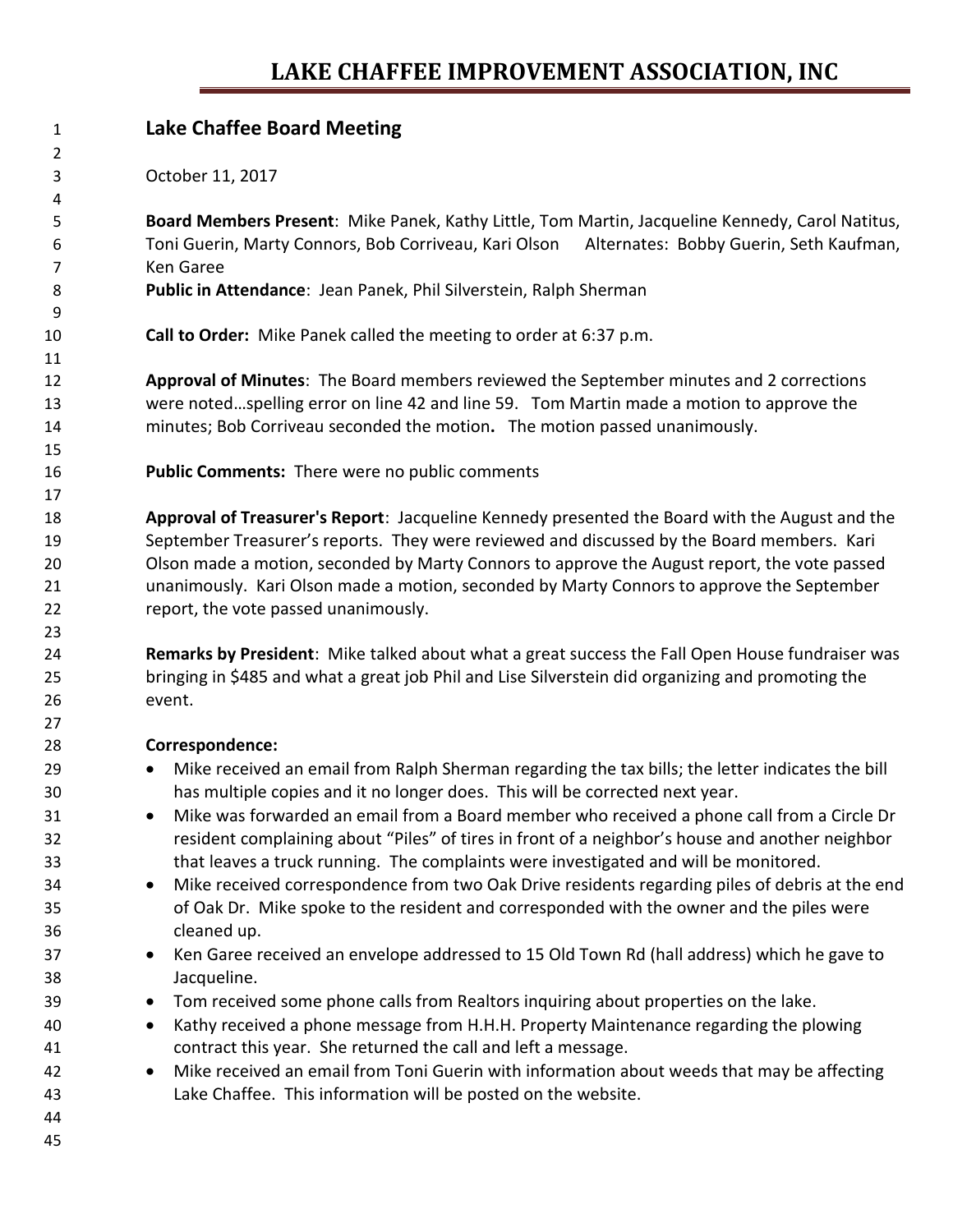## **LAKE CHAFFEE IMPROVEMENT ASSOCIATION, INC**

- **Chairperson's Reports:**
- **Boat Launch and Boat Dock**: Jerry was not present and no report was given
- **Constable**: No problems have been reported.
- **Dam**: Kari reported that she met with Jim Ference; he looked at the Dam but the lake is not low enough yet for an estimate. He will look again on Sunday. Mike said he would like to be present for that meeting. Mike reported that he and Marty Connors cleaned up the brush at the Dam and installed the syphon; the lake has started to drain. Kari asked if Jeff Ference should be paid for the percentage of work that he had finished at the Dam.
- **Environmental Chairperson**: Ralph Sherman reported that the lake is looking good, there is nothing new to report.
- **Fund Raising:** Phil Silverstein reported that the Fall Open House was a big success, there were about 40 members present. There was a lot of food and conversation and everyone seemed to have a good time. Members were asked to list some of what they would like to see at the lake and that list will be reviewed by the Board. The goal of the fund-raising committee this year is to raise \$1000 and he is on track with the first quarter bringing in \$485. Phil is targeting late January or early February for the next event.
- **Hall:** Mike received correspondence from the Pirzl Estate that the inheritance check has been mailed. Jacqueline will look for it in the mail.
- Mike made a suggestion that we put motion sensor lights on the outside of the building. Bob Corriveau made a motion, seconded by Marty Connors to authorize the purchase and installation of 2 LED spotlights. The motion passed unanimously.
- **Main Beach and Mothers Beach:** Jean Panek reported that the grass on both beaches looks good. The ropes and dock will be pulled from Main Beach this weekend; the ropes at Mothers Beach had previously been pulled in by a resident. If anyone can help with rope removal it would be appreciated. There is still a Boat and Motor docked on Mothers Beach; Jean asked the residents around Mothers Beach and no-one claimed it. It will be removed.
- **Road Chairperson:** Mike reported that the repair to the potholes on the dirt roads has been completed. The dirt roads that need grading and the paved roads that need repairs have been identified and the work should be completed before the snow falls. The final bill for the pothole repair was slightly higher than the quote but all members agreed it was acceptable.
- **Tax Collection:** Tom Martin has been provided with the list of back due taxpayers and amounts; he will work with the lawyer to collect the oldest taxes first.
- **Website:** Jacqueline is still working on finishing the website; it is up now on a test server and still needs a few tweaks.
- **Charter Revision:** Bob Corriveau reported that the Charter Revision committee has had 2 overview 81 meetings. Bob has scheduled the  $1<sup>st</sup>$  public hearing for Nov 8<sup>th</sup> prior to the monthly Board meeting. Bob has gone through the minutes of the past Revision committees and noted that in the past only 83 taxes have been addressed by the committee. This committee also wants to look at changes to clarify ambiguous wording.
- **Old Business**: Mike asked Ralph Sherman for an update on the drainage pipe issue on Lake View Drive. Ralph has not received any feedback from the Wetlands Committee members who looked in to the issue.
-